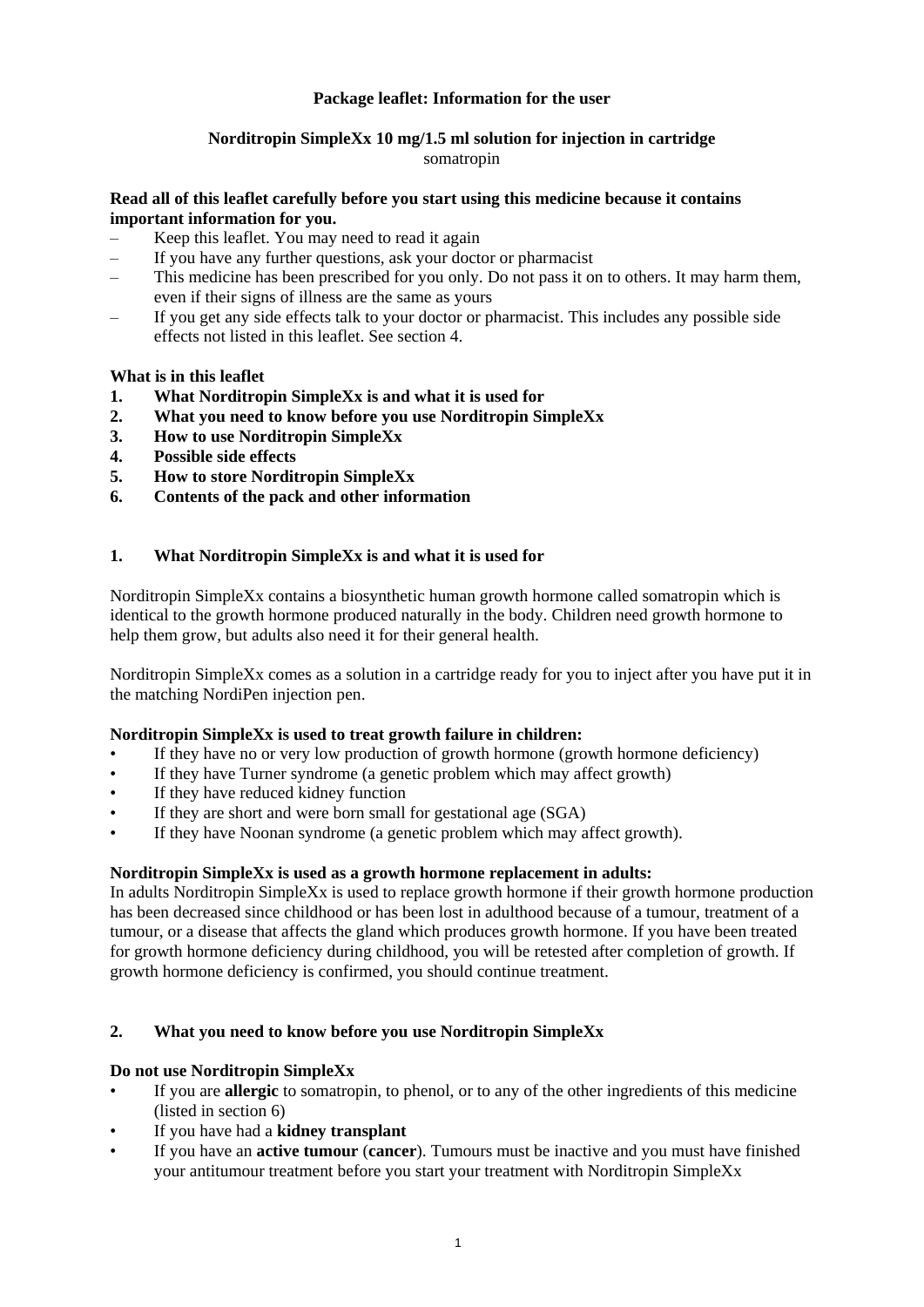- If you have an **acute critical illness** e.g. open heart surgery, abdominal surgery, multiple accidental trauma or acute respiratory failure
- If you have stopped growing (closed epiphyses) and you do not have growth hormone deficiency.

# **Warnings and precautions**

Talk to your doctor or pharmacist before using Norditropin SimpleXx

- If you have **diabetes**
- If you have ever had a **cancer** or another kind of **tumour**
- If you have recurrent **headaches, eyesight problems, nausea** or if **vomiting** occurs
- If you have abnormal **thyroid** function
- An increase in sideways curvature of the spine (scoliosis) may progress in any child during rapid growth. During treatment with Norditropin SimpleXx, your doctor will check you (or your child) for signs of scoliosis
- If you walk with a limp or if you start to limp during your growth hormone treatment, you should inform your doctor
- If you are **over 60 years of age**, or have received somatropin treatment as an adult for more than 5 years, as experience is limited
- If you suffer from **kidney disease,** as your kidney function should be monitored by your physician
- If you have a **replacement therapy with glucocorticoids,** you should consult your doctor regularly, as you may need adjustment of your glucocorticoid dose
- Norditropin SimpleXx may cause an inflammation of the pancreas, which causes severe pain in the abdomen and back. Contact your doctor if you or your child develops stomach ache after taking Norditropin SimpleXx.

# **Other medicines and Norditropin SimpleXx**

Tell your doctor or pharmacist if you are using, have recently used or might use any other medicines. In particular, inform your doctor if you are taking or have recently taken any of the following medicines. Your doctor may need to adjust the dose of Norditropin SimpleXx or of the other medicines:

- **Glucocorticoids** your adult height may be affected if you use Norditropin SimpleXx and glucocorticoids at the same time
- **Cyclosporine** (immunosuppressive) as your dose may need to be adjusted
- **Insulin** as your dose may need to be adjusted
- **Thyroid** hormone as your dose may need to be adjusted
- **Gonadotropin** (gonad stimulating hormone) as your dose may need to be adjusted
- **Anticonvulsants** as your dose may need to be adjusted
- **Oestrogen** taken orally or other sex hormones.

### **Pregnancy and breast-feeding**

Somatropin containing products are not recommended in women of childbearing potential not using contraception.

- **Pregnancy** Stop the treatment and tell your doctor if you become pregnant while you are using Norditropin SimpleXx
- **Breast-feeding –** Do not use Norditropin SimpleXx while you are breast-feeding as somatropin might pass into your milk.

### **Driving and using machines**

Norditropin SimpleXx does not affect the use of any machines or the ability to drive safely.

### **Norditropin contains sodium**

Norditropin contains less than 1 mmol sodium (23 mg) per 1.5 ml, that is to say essentially 'sodiumfree'.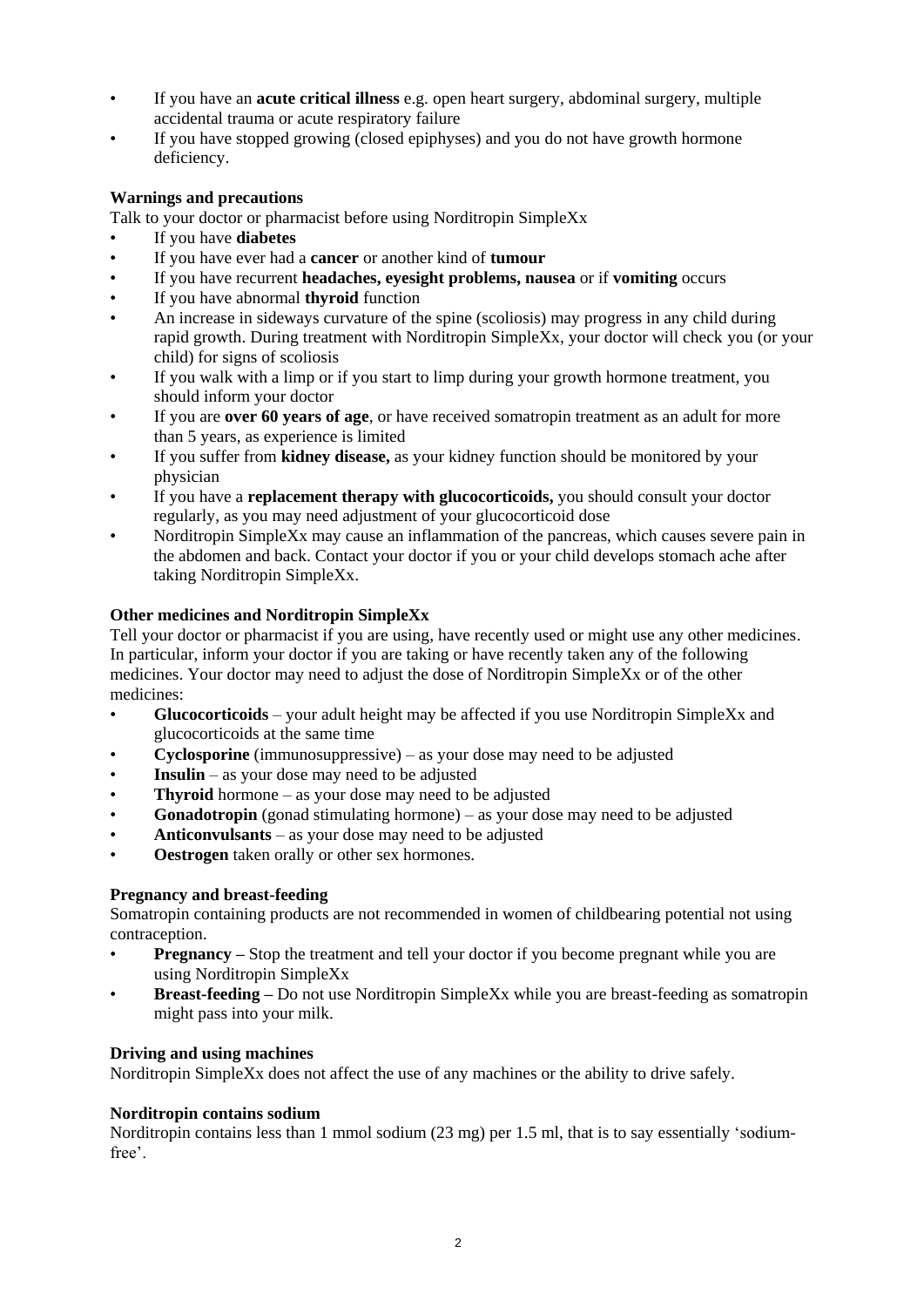# **3. How to use Norditropin SimpleXx**

Always use this medicine exactly as your doctor has told you. Check with your doctor or pharmacist if you are not sure.

# **Recommended dose**

The dose for children depends on their body weight and body surface area. Later in life, the dose depends on height, weight, gender and growth hormone sensitivity and will be adjusted until you are on the right dose.

- **Children with low production or lack of growth hormone:**  The usual dose is 0.025 to 0.035 mg per kg body weight per day or 0.7 to 1.0 mg per  $m^2$  body surface area per day
- **Children with Turner syndrome:**  The usual dose is 0.045 to 0.067 mg per kg body weight per day or 1.3 to 2.0 mg per  $m^2$  body surface area per day
- **Children with kidney disease:** The usual dose is 0.050 mg per kg body weight per day or 1.4 mg per m² body surface area per day
- **Children born small for gestational age (SGA):**

The usual dose is 0.035 mg per kg body weight per day or 1.0 mg per  $m<sup>2</sup>$  body surface area per day until final height is reached. (In clinical trials of short children born SGA doses of 0.033 and 0.067 mg per kg body weight per day have typically been used)

# • **Children with Noonan syndrome:**

The usual dose is 0.066 mg per kg body weight per day, however your doctor may decide that 0.033 mg per kg body weight per day is sufficient

- **Adults with low production or lack of growth hormone:** 
	- If your growth hormone deficiency continues after completion of growth, treatment should be continued. The usual starting dose is 0.2 to 0.5 mg per day. The dose will be adjusted until you are on the right dose. If your growth hormone deficiency starts during adult life, the usual starting dose is 0.1 to 0.3 mg per day. Your doctor will increase this dose each month until you are on the right dose. The usual maximum dose is 1.0 mg per day.

# **When to use Norditropin SimpleXx**

Inject your daily dose into the skin every evening just before bedtime.

# **How to use Norditropin SimpleXx**

- Norditropin SimpleXx solution comes in cartridges with a colour-coded cap and is ready to be used in the matching colour-coded NordiPen. If the corresponding NordiPen is not used it will result in incorrect dosing. The NordiPen instruction manual tells you how to use the cartridges in the injection pen
- Check each new Norditropin SimpleXx cartridge before you use it. Do not use any cartridge that is damaged or cracked
- Do not use the Norditropin SimpleXx cartridges if the solution inside is cloudy or discoloured
- Vary the area you inject so you do not harm your skin
- Do not share your Norditropin SimpleXx cartridge with anyone else.

# **How long you will need treatment for**

- Children with growth failure because of Turner syndrome, kidney disease, SGA or Noonan syndrome: Your doctor will recommend you continue treatment until you stop growing
- Children or adolescents who lack growth hormone: Your doctor will recommend you continue treatment into adulthood

Do not stop using Norditropin SimpleXx without discussing it with your doctor first.

# **If you use more Norditropin SimpleXx than you should**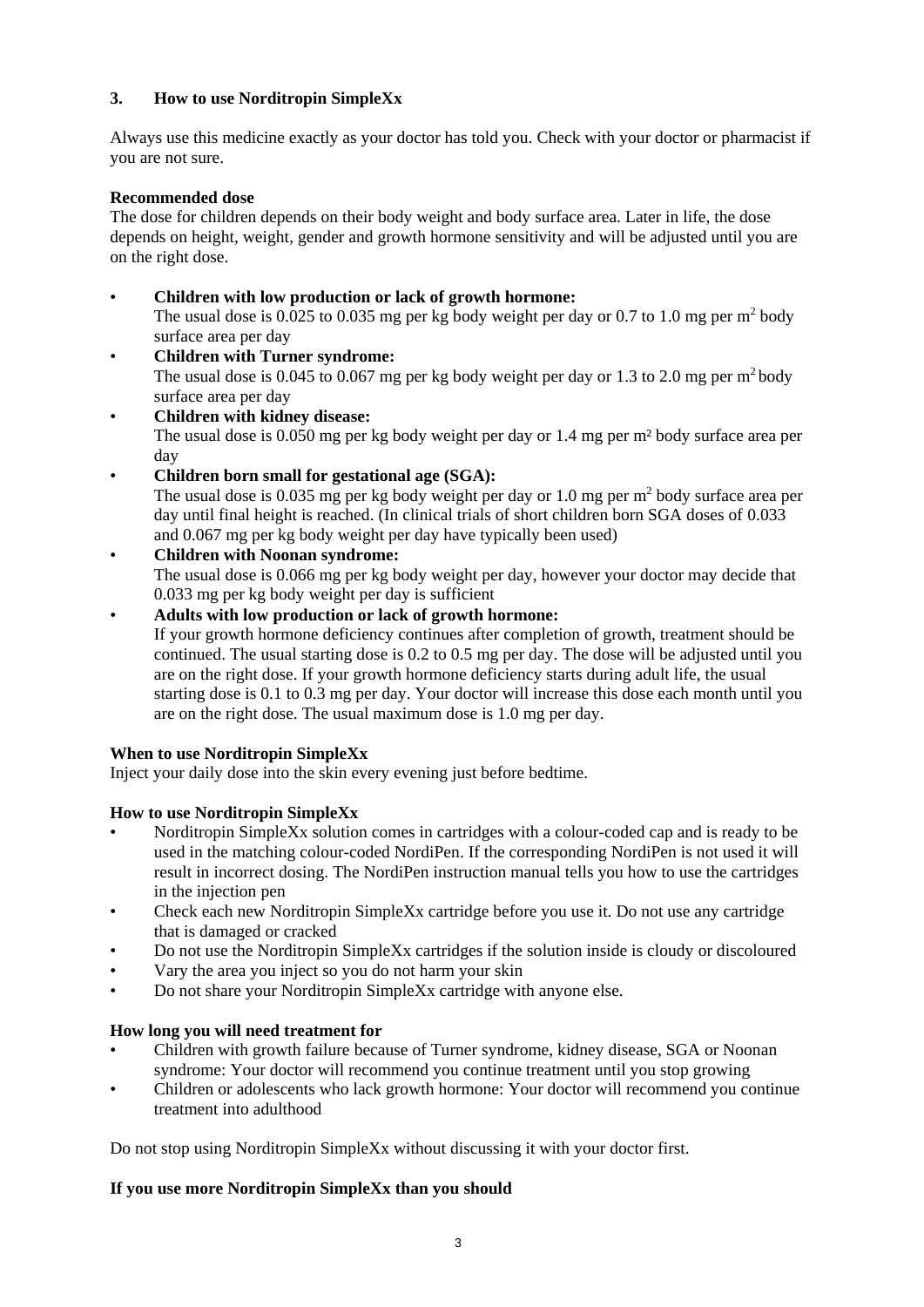**Tell your doctor** if you inject too much somatropin. Long-term overdosing can cause abnormal growth and coarsening of facial features.

# **If you forget to use Norditropin SimpleXx**

Take the next dose as usual, at the normal time. **Do not take a double dose** to make up for a forgotten dose.

# **If you stop using Norditropin SimpleXx**

Do not stop using Norditropin SimpleXx without discussing it with your doctor first.

If you have any further questions on the use of this medicine, ask your doctor or pharmacist.

# **4. Possible side effects**

Like all medicines, this medicine can cause side effects, although not everybody gets them.

# **Effects seen in children and adults** (unknown frequency):

- **Rash; wheezing; swollen eyelids, face or lips; complete collapse**. Any of these may be signs of an allergic reaction
- **Headache, eyesight problems, feeling sick** (*nausea*) and **being sick** (*vomiting*). These may be signs of raised pressure in the brain
- **Serum thyroxin** levels may decrease
- **Hyperglycaemia** (elevated levels of blood glucose).

If you get any of these effects, **see a doctor as soon as possible**. Stop using Norditropin SimpleXx until your doctor says you can continue treatment.

Formation of antibodies directed against somatropin has rarely been observed during Norditropin therapy.

Increased levels of liver enzymes have been reported.

Cases of leukaemia and relapse of brain tumours have also been reported in patients treated with somatropin (the active ingredient in Norditropin SimpleXx), although there is no evidence that somatropin was responsible for this.

If you think you are suffering from any of these diseases, talk to your doctor.

# **Additional side effects in children:**

**Uncommon** (may affect up to 1 in 100 children):

- **Headache**
- **Redness**, itching and pain in the area of injection
- **Breast enlargement** (gynaecomastia).

**Rare** (may affect up to 1 in 1,000 children):

- **Rash**
- **Muscle** and joint pain
- **Swollen hands** and feet due to fluid retention.

In rare cases, children using Norditropin SimpleXx have experienced hip and knee pain or have started limping. These symptoms may be caused by a disease affecting the top of the thigh bone (*Legg-Calvé disease*) or because the end of the bone has slipped from the cartilage (*slipped capital femoral epiphysis*) and may not be due to Norditropin SimpleXx.

In children with **Turner syndrome**, a few cases of **increased growth of hands and feet** compared to height have been observed in clinical trials.

A clinical trial in children with Turner syndrome has shown that high doses of Norditropin can possibly increase the risk of getting ear infections.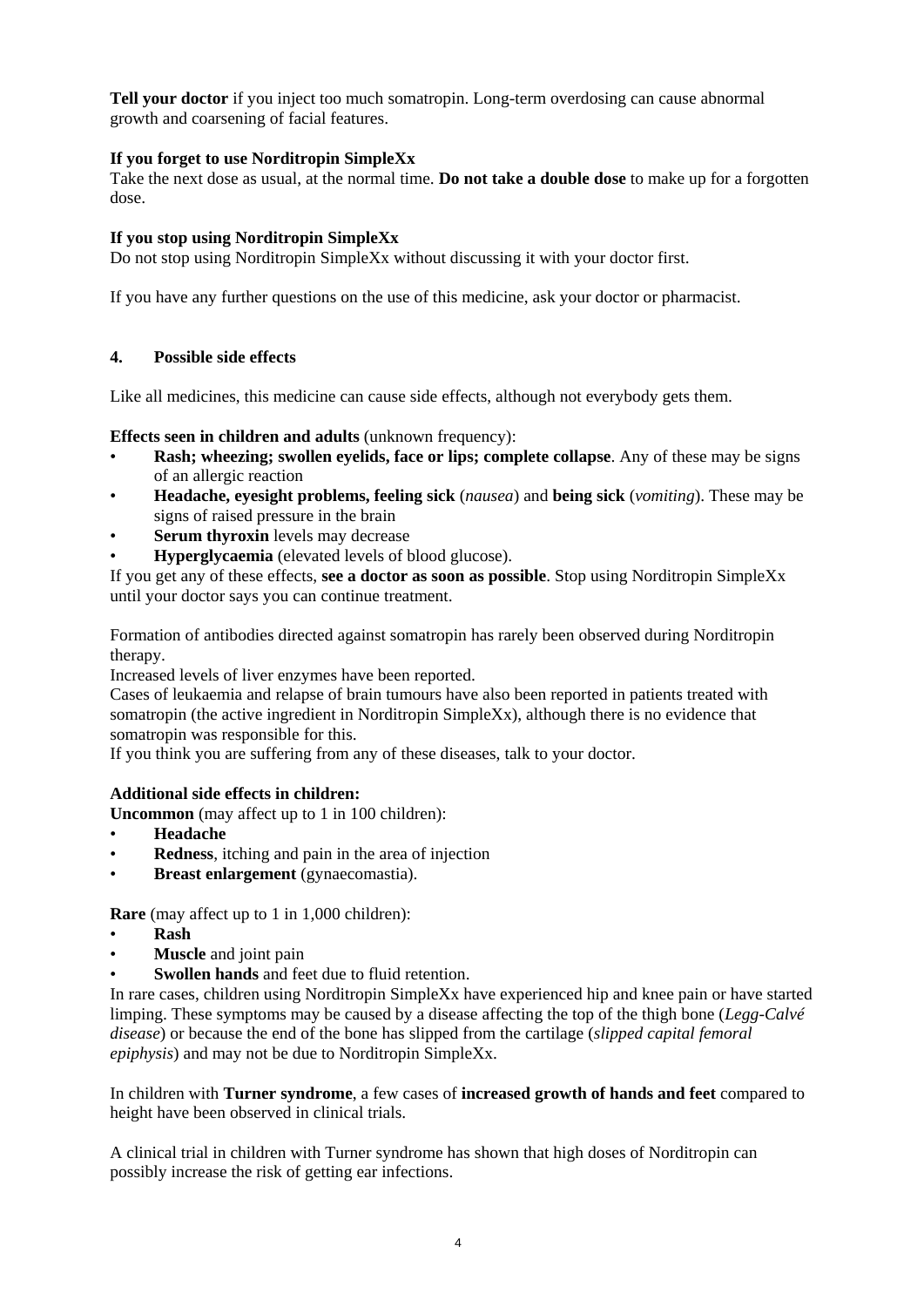**If any of these side effects gets serious**, or if you notice any side effects not listed in this leaflet, please tell your doctor or pharmacist, as the dose may need to be reduced.

# **Additional side effects in adults:**

**Very common** (may affect more than 1 in 10 adults):

**Swollen hands** and feet due to fluid retention.

**Common** (may affect up to 1 in 10 adults):

- **Headache**
- Feeling of **skin crawling** (*formication*) and numbness or pain mainly in fingers
- **Joint pain** and stiffness; muscle pain.

**Uncommon** (may affect up to 1 in 100 adults):

- **Type 2 diabetes**
- **Carpal tunnel syndrome;** tingling and pain in fingers and hands
- **Itching** (can be intense) and pain in the area of injection
- **Muscle stiffness**
- **Breast enlargement** (gynaecomastia).

# **Reporting of side effects**

If you get any side effect, talk to your doctor or pharmacist. This includes any possible side effects not listed in this leaflet.

You can also report side effects directly via HPRA Pharmacovigilance, Website[: www.hpra.ie.](http://www.hpra.ie/) By reporting side effects you can help provide more information on the safety of this medicine.

# **5. How to store Norditropin SimpleXx**

Keep this medicine out of the sight and reach of children.

Do not use this medicine after the expiry date which is stated on the package after EXP/. The expiry date refers to the last day of that month.

**Store unused** Norditropin SimpleXx cartridges in a refrigerator ( $2^{\circ}C - 8^{\circ}C$ ) in the outer carton, in order to protect them from light. Do not freeze or expose to heat. Do not store close to any cooling elements.

**While using** Norditropin SimpleXx 10 mg/1.5 ml cartridge in an injection pen you can **either**:

- Keep it in the pen for up to 4 weeks in a refrigerator  $(2^{\circ}C 8^{\circ}C)$ , or
- Keep it in the pen for up to 3 weeks at room temperature (below  $25^{\circ}$ C).

Do not continue to use Norditropin SimpleXx cartridges if they have been frozen or exposed to excessive temperatures.

Check each new Norditropin SimpleXx cartridge before you use it. Do not use any cartridge that is damaged or cracked.

Do not use Norditropin SimpleXx cartridges if the solution inside is cloudy or discoloured.

Do not throw away any medicines via wastewater or household waste. Ask your pharmacist how to throw away medicines you no longer use. These measures will help protect the environment.

# **6. Contents of the pack and other information**

### **What Norditropin SimpleXx contains**